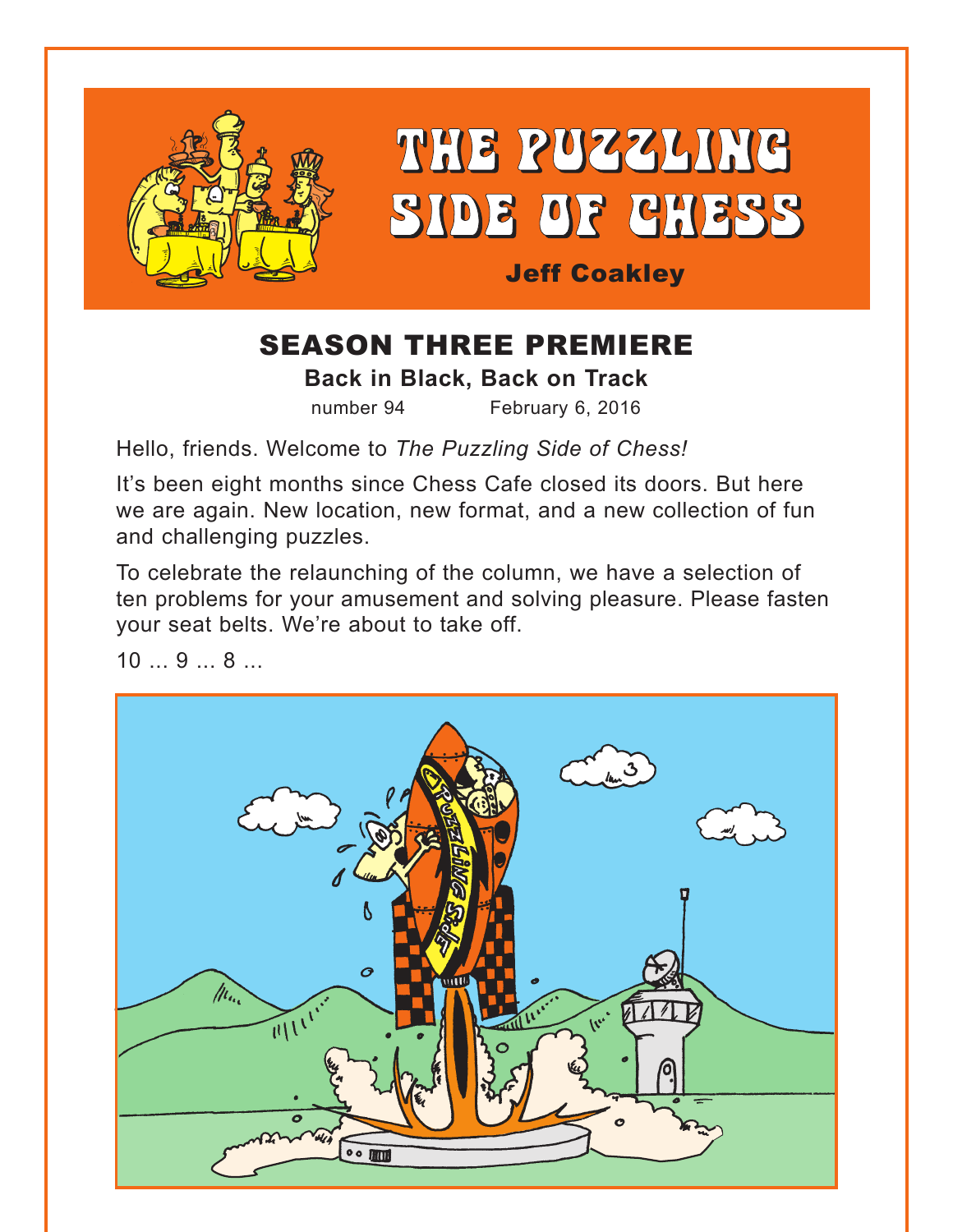<span id="page-1-0"></span>A *triple loyd* is three puzzles in one. In each part, your task is to place the black king on the board to achieve a certain goal.



**[Triple Loyd 45](#page-8-0)**

Place the black king on the board so that:

- A. Black is in checkmate.
- B. Black is in stalemate.
- C. White has a mate in 1.

For triple loyds 1-44 and information about Sam Loyd, visit the *Puzzling Side* archives, currently under reconstruction and only partially complete.

In an *inverted loyd*, the black king is already on the board, and the white pieces are added for a mate in one.



9

**[Inverted Loyd 19](#page-8-0)**

Place a white rook, bishop, and two knights on the board so that White has a mate in 1.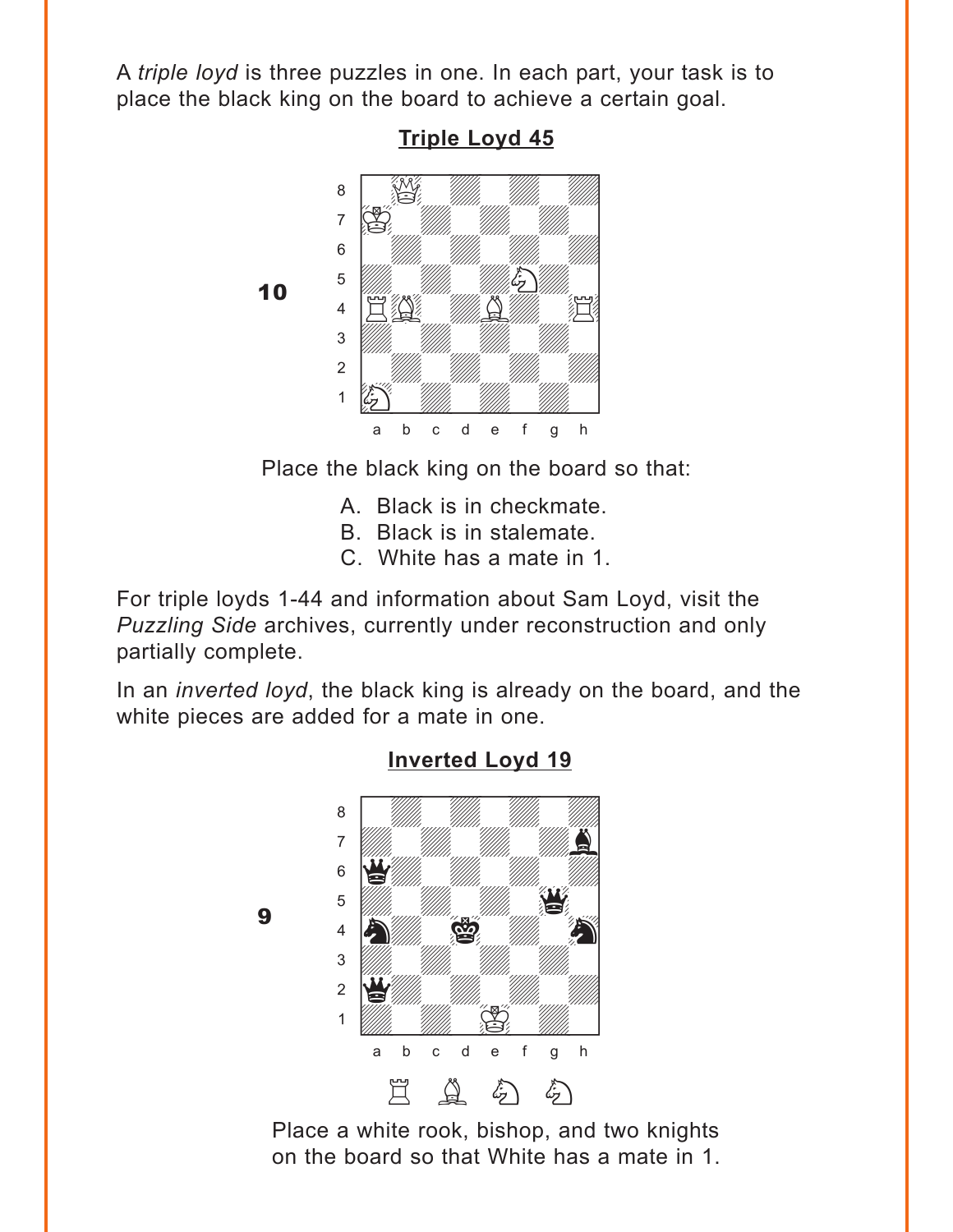<span id="page-2-0"></span>See the archives for earlier inverted loyds. Most of them appear at the end of triple loyd columns. An index of problem types and composers will be available when the archives are complete.

Since the pieces are handy, let's continue with another problem involving R B N N.

A *construction task* is a puzzle in which the solver must compose a position to achieve a certain goal. The most common goal, as in this two-part problem, is to maximize the number of mates in 1.



8

### **[Construction Task 09](#page-9-0)**

Construct a position with a white king, rook, bishop and two knights against a black king so that White has the most mates in one move.

part a. Discovered checks are not allowed.

part b. Discovered checks are allowed.

In *part b*, each different move by a piece that uncovers mate is counted separately.

Constructed positions must be legal, which means "reachable in an actual game". Make sure Black had a legal move on the previous turn.

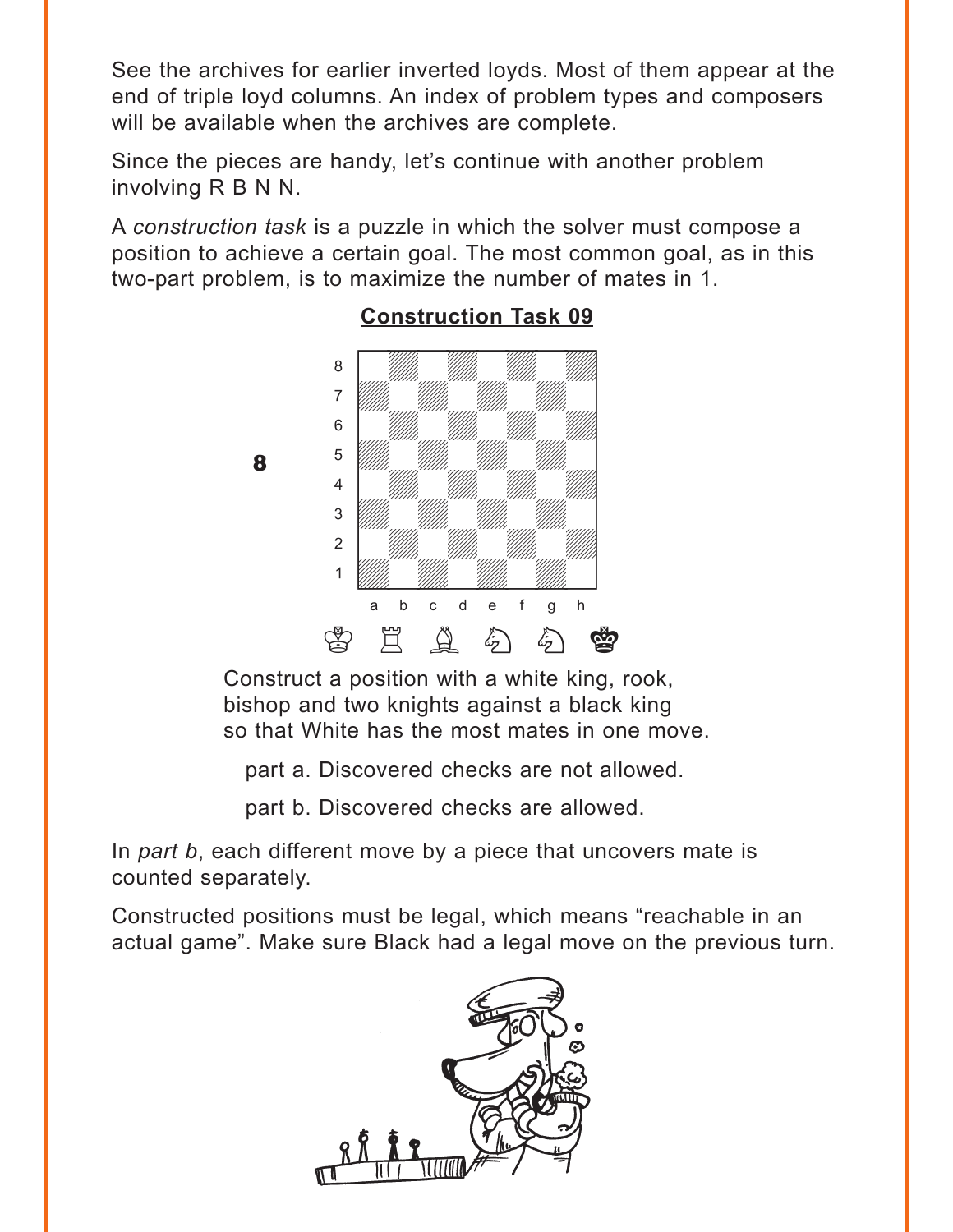<span id="page-3-0"></span>Time now for some detective work.

 $\overline{\mathbf{z}}$ 

6



This position, with White to play, was reached in a game after each player made exactly four moves. What were the moves?

Retrograde analysis is a form of logical reasoning in which past events are deduced from details in the present situation. In a last move problem, the task is to determine the moves which led to the given position. Moves are counted separately for White and Black. "Last four moves" is two turns by each side.



Retro 34

What were the last four moves?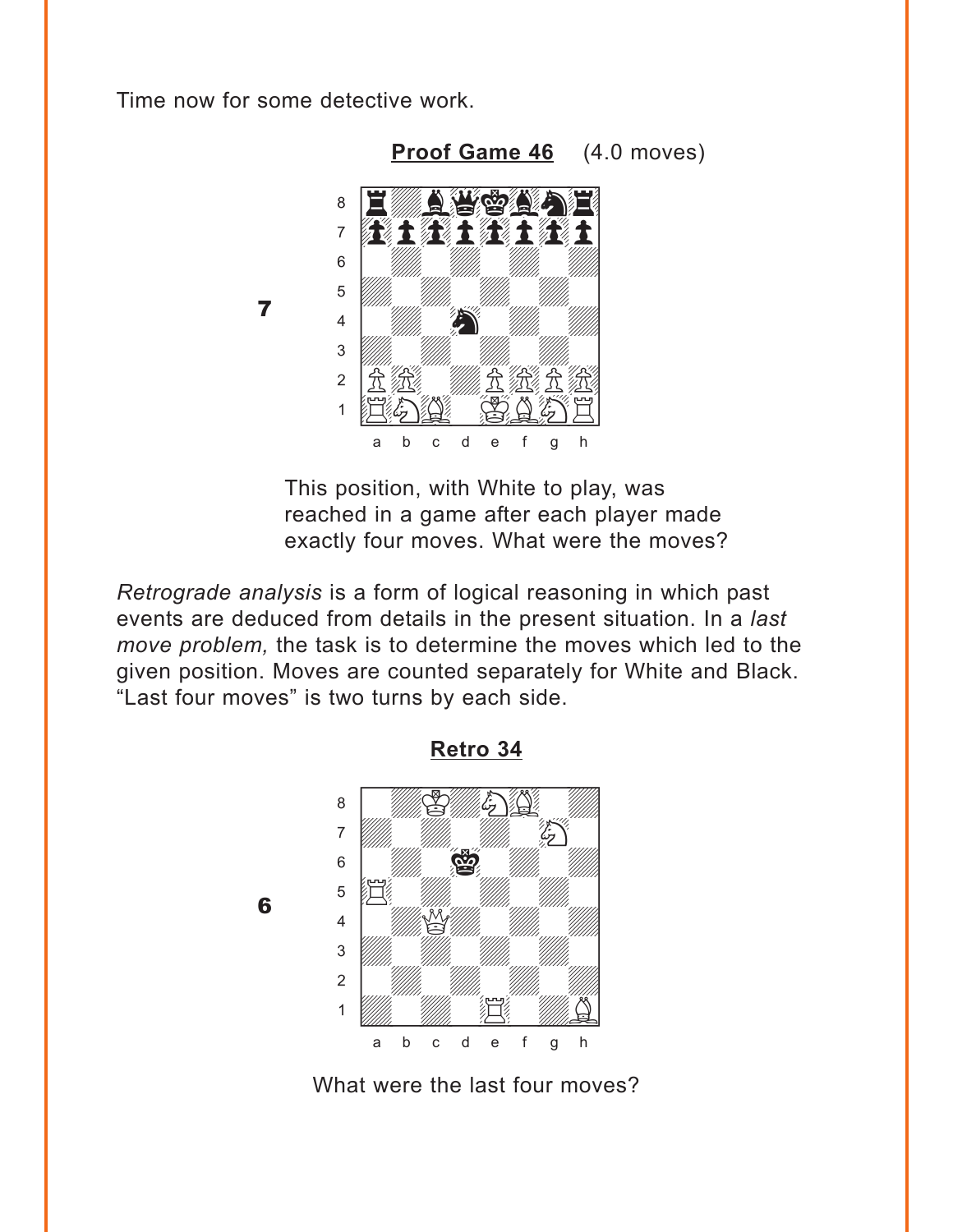<span id="page-4-0"></span>The usual purpose of retrograde analysis is to determine what happened previously in a position. In goof problems, it is used to show why a position could not happen.



5

Who's the Goof? 31

Why is this position illegal?

The following puzzle is a cyclotron (three-way switcheroo). In case you're new to this type of puzzle, here are the rules.

> Switch the position of three pieces so that Black is in checkmate. No actual chess moves are made. The pieces simply swap squares. The pieces trade places in a "cycle". Piece A goes to square B, piece B goes to square C, and piece C goes to square A.

> Any three pieces can trade places. Colours do not matter. The cycled pieces can be all white, all black, or a mix of both. Cycling the black king is a common trick.

The position after the cycle must be legal. This rule implies several things.

- a) A pawn cannot be on the 1st or 8th rank.
- b) Both kings cannot be in check.
- c) There must be a way to reach the position with a legal white move. Impossible checks, especially double checks, are a frequent "violation".
- d) In some cases, retrograde analysis is required to decide if the position after a cycle is legal.

For more information on cyclotrons, see columns 55 and 74.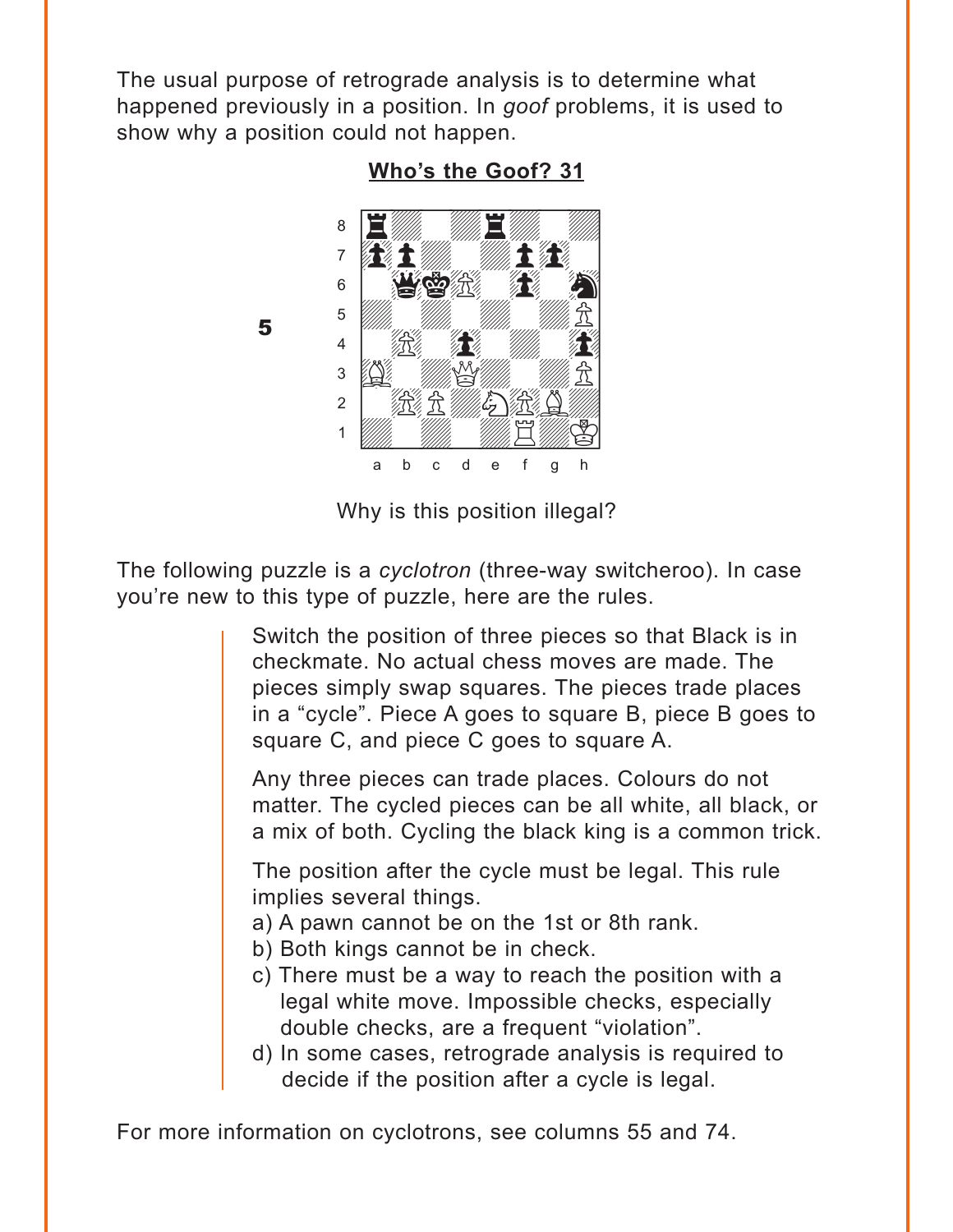### **Cyclotron 37**

<span id="page-5-0"></span>

4

3

Cycle three pieces so that Black is in checkmate.

Good news for cyclotron fans from the past. Next week's column will be part 3 of Cyclotronic Overdrive, a series of problems that started last April and was left uncompleted when ChessCafe.com stopped posting new material.

A synthetic game is similar to a proof game. But instead of finding the move sequence that leads to a given position, the task is to compose a game that ends with a particular move.



#### **Synthetic Game 15**

Compose a game that ends with the move 5...Kg6#.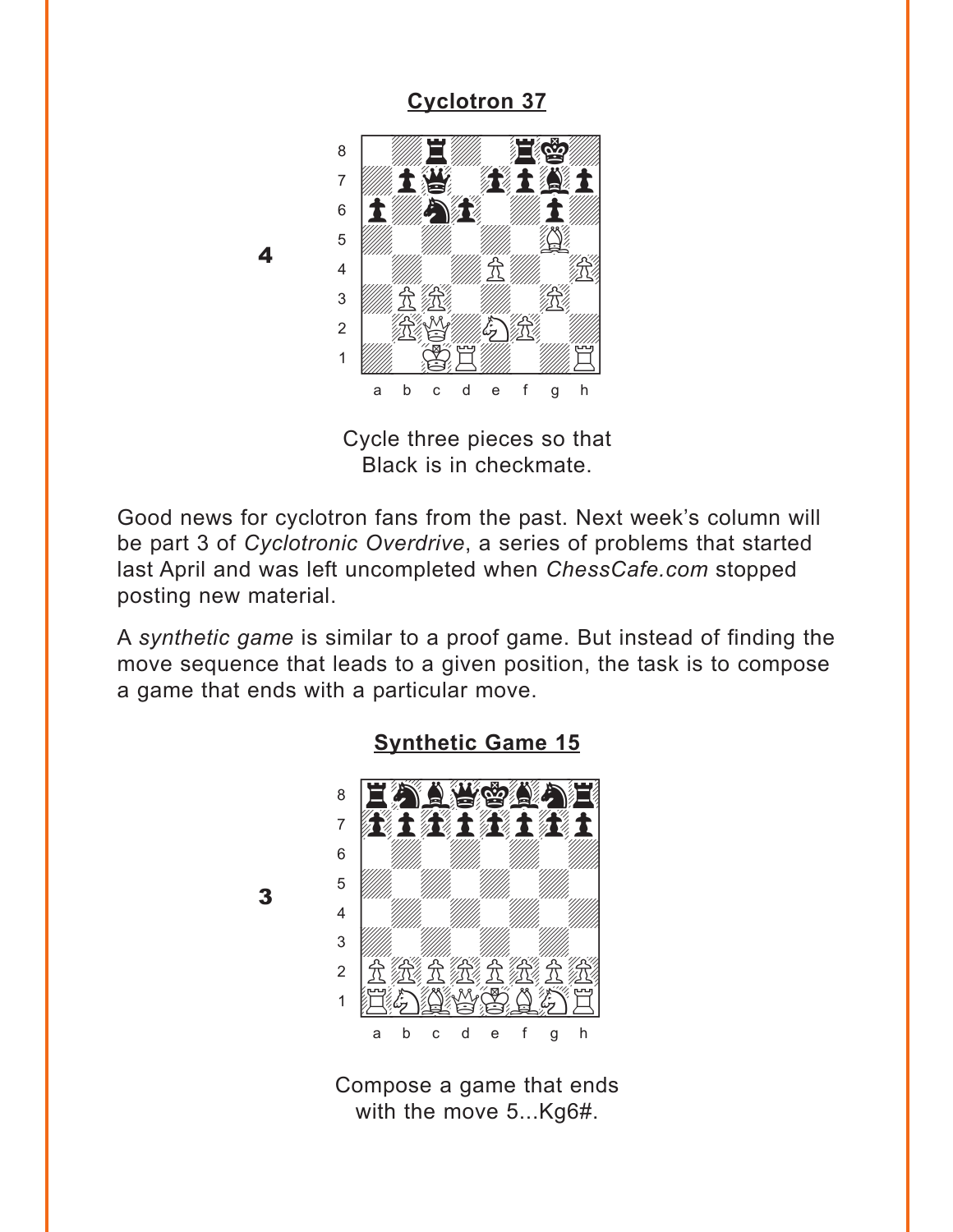<span id="page-6-0"></span>The next puzzle is a *Toronto style* chess maze. Captures are not allowed. For more details, see the instructions below (and column 69).



**[Chess Maze 13](#page-14-0)**

Which kind of promoted piece gets through the maze fastest? Rook, bishop, or knight?

Only the white pawn moves. When it reaches the last rank, it may become a rook, bishop, or knight. But not a queen. After the promotion, only the promoted piece moves. Find the shortest path to capture the black king, without taking any pieces or moving to a square attacked by a black piece. It is possible to go through the maze with a rook, bishop, or knight. Figure out which piece has the shortest path, and which the longest.

Before proceeding to the last puzzle, a few words about Chess Cafe.

Since its inception in 1996, *ChessCafe.com* was one of the world's best websites. I was very fortunate to be a columnist for three years. Sadly, the site ceased operations in May 2015, evidently for financial reasons. As far as I know, the last anybody heard from them was a posting on June 2 which said "we are taking a three-month hiatus".

Best wishes to Mark.

2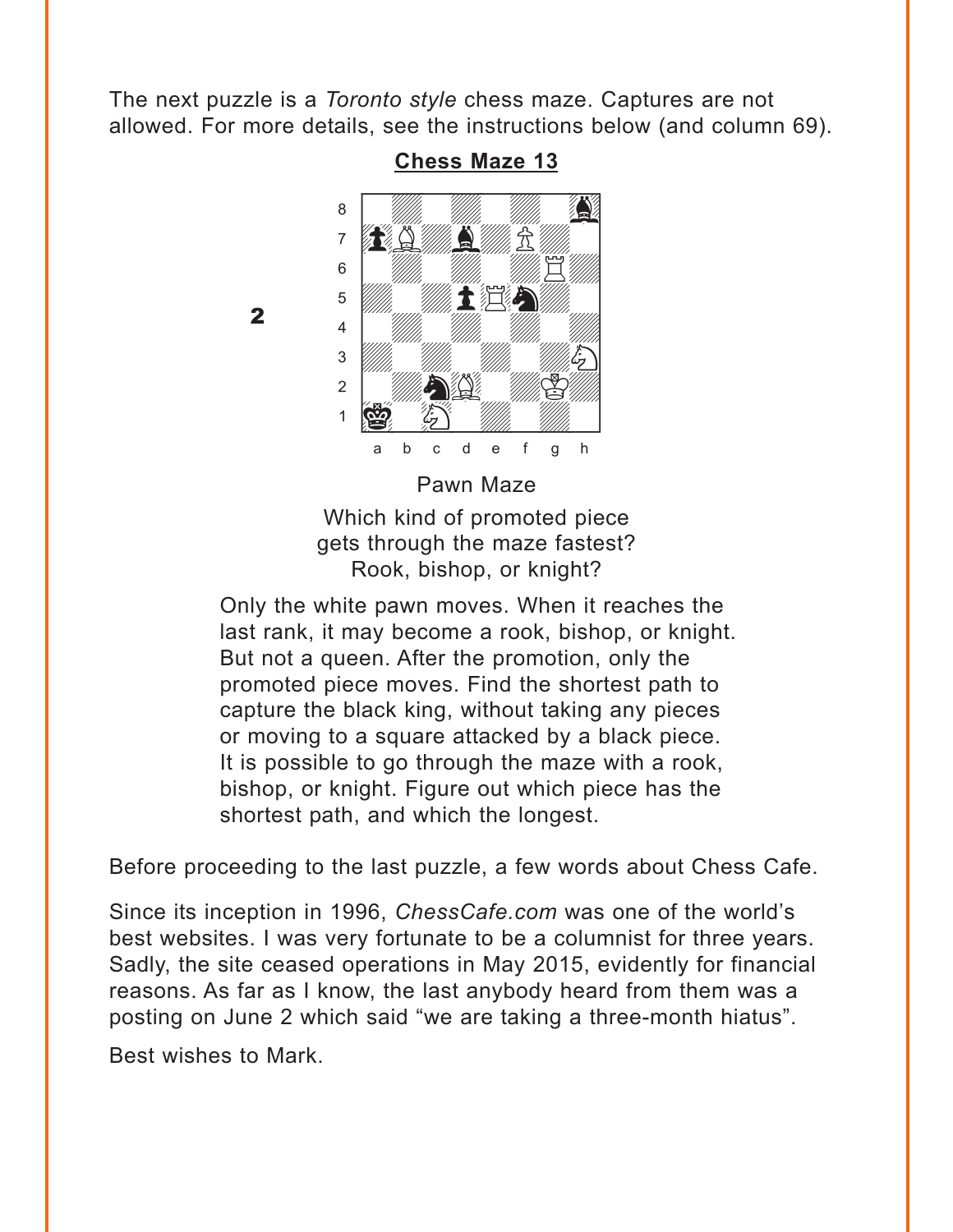<span id="page-7-0"></span>

The final problem in our countdown is a potential stumper. We don't want people saying the *Puzzling Side* is too easy. It's a grotesque series-mate in which two white pawns and a king take on the entire supercharged black army. Good luck.



**[Multi-Wham 22](#page-14-0)**

White plays twenty-four moves in a row to mate Black.

*Only the last move may give check. Captures are allowed. White may not place their own king in check. Black does not get a turn.* 

3 ... 2 ... 1... IGNITION!

1

That's it, folks. The *Puzzling Side* is back in orbit. Circling the planet once every week. I hope you enjoy the puzzles. If you do, please tell your friends about the column. Thanks.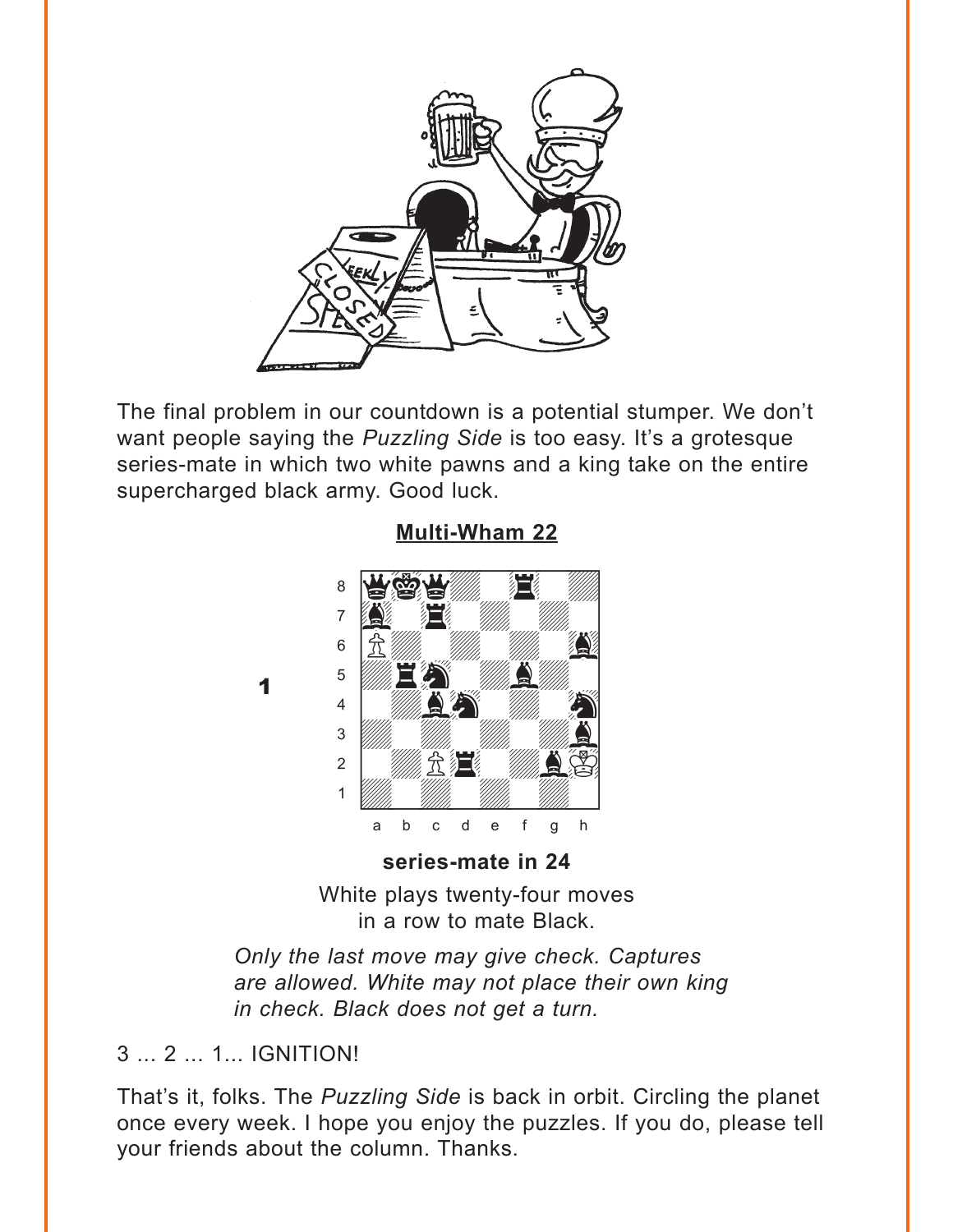# <span id="page-8-0"></span>**SOLUTIONS**

All problems by J. Coakley. Numbers 6 (revised) and 8 are from *Winning Chess Puzzles For Kids Volume 2* (2010). The others are *Puzzling Side of Chess* originals (2016).

*PDF hyperlinks*. You can advance to the solution of any puzzle by clicking on the underlined title above the diagram. To return to the puzzle, click on the title above the solution diagram.

10



**[Triple Loyd 45](#page-1-0)**



A rare eight officer loyd.

9

### **[Inverted Loyd 19](#page-1-0)**



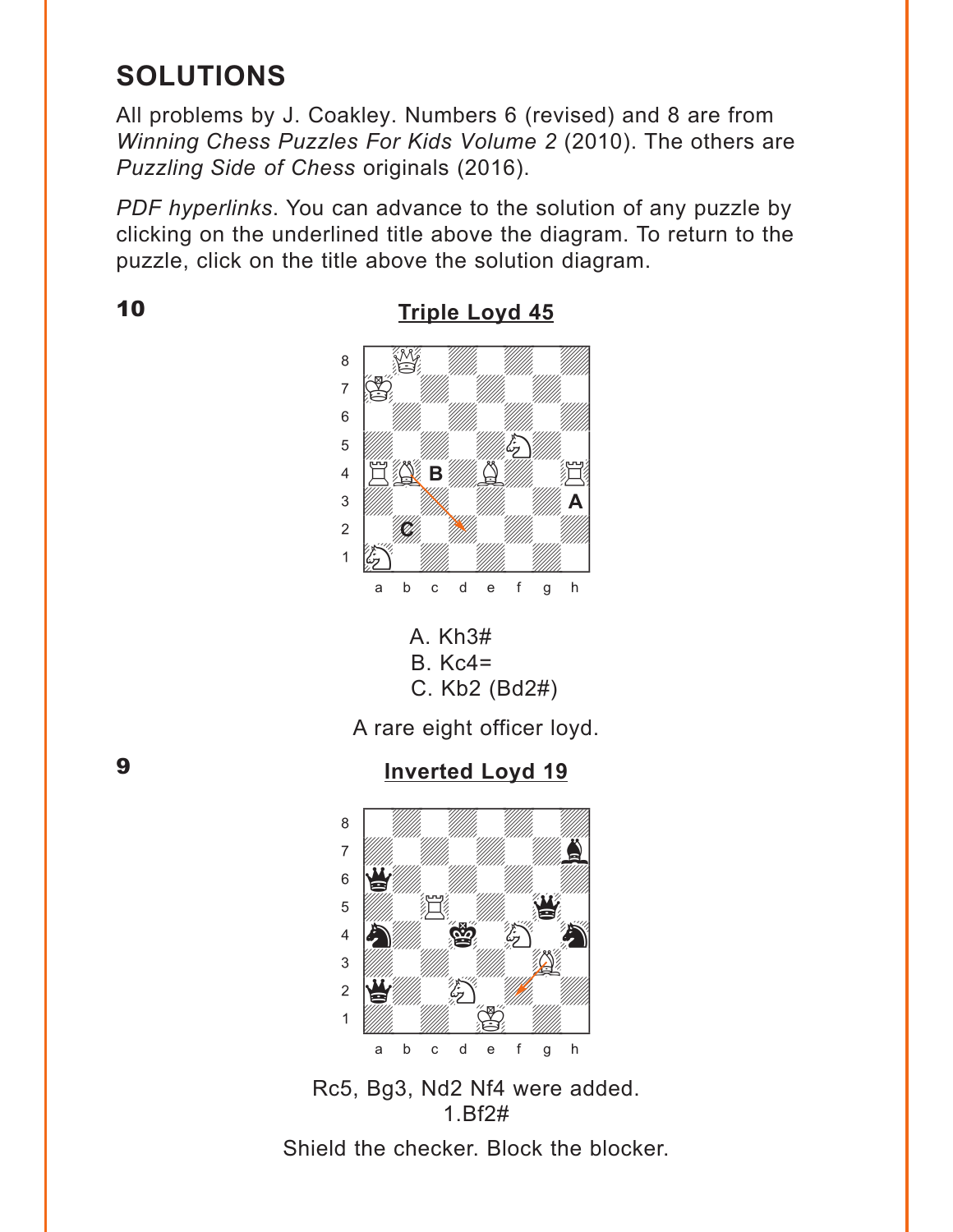### **[Construction Task 09](#page-2-0)**

<span id="page-9-0"></span>**9a.** no discovered checks where  $\frac{1}{2}$  we have the set of  $\frac{1}{2}$ 



6 mates in one  $(2R + 2B + 2N + 0N)$ 





Other positions with the same number of mates are possible. Did you match the records?

**[Back to the Puzzle.](#page-8-0)** Have you noticed the hyperlinks within this pdf document? They allow you to switch back and forth between each puzzle diagram and its solution. For instructions, see the beginning of the solution section. For convenience, thank the *Puzzling Side*!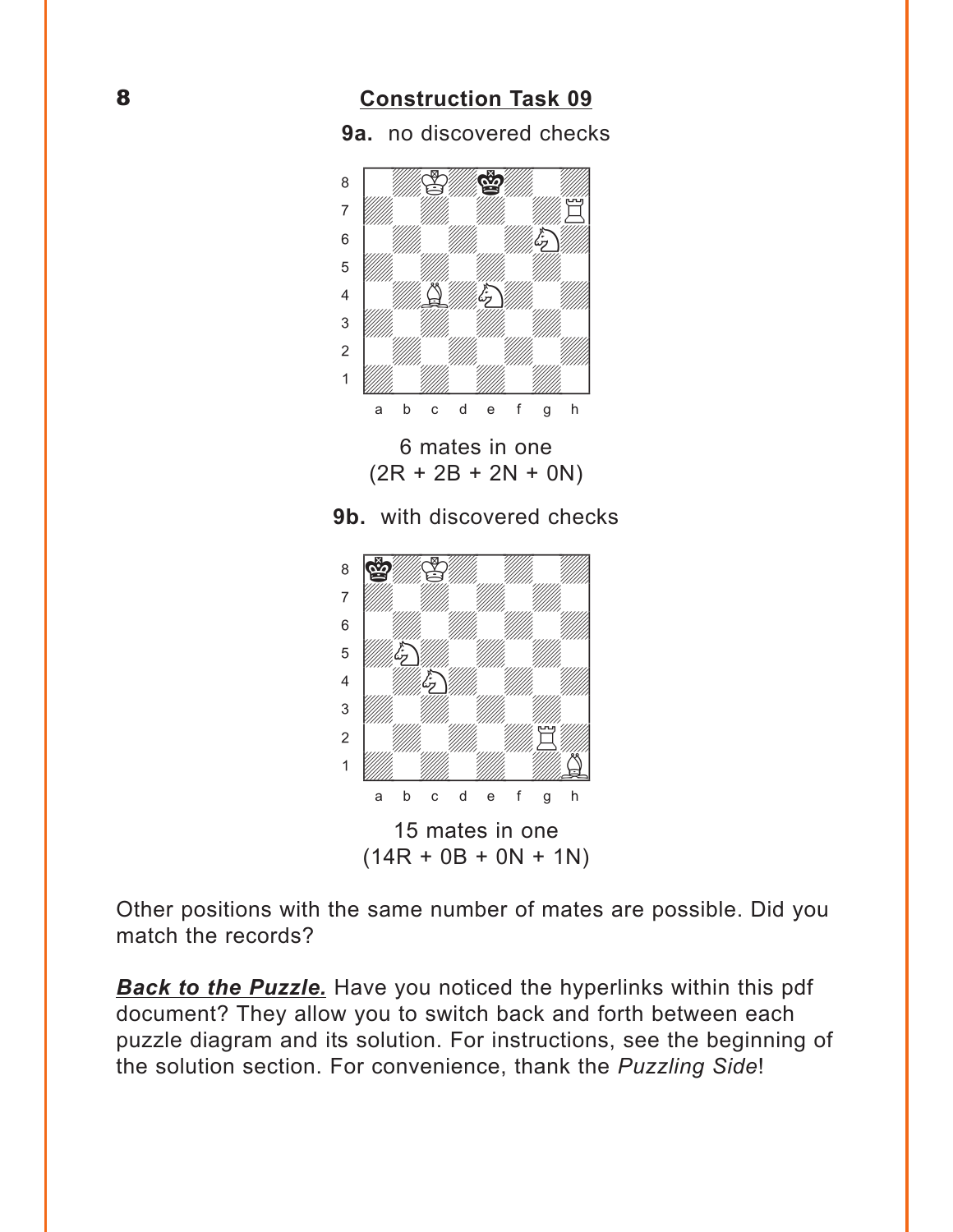<span id="page-10-0"></span>

1.c4 Na6 2.c5 Nxc5 3.Qb3 Nxb3 4.d4 Nxd4

An unusual path by the black knight.

As with most problem types on the Puzzling Side, more proof games can be found in the archives.

6

Retro 34



The diagram below shows the position four moves ago.

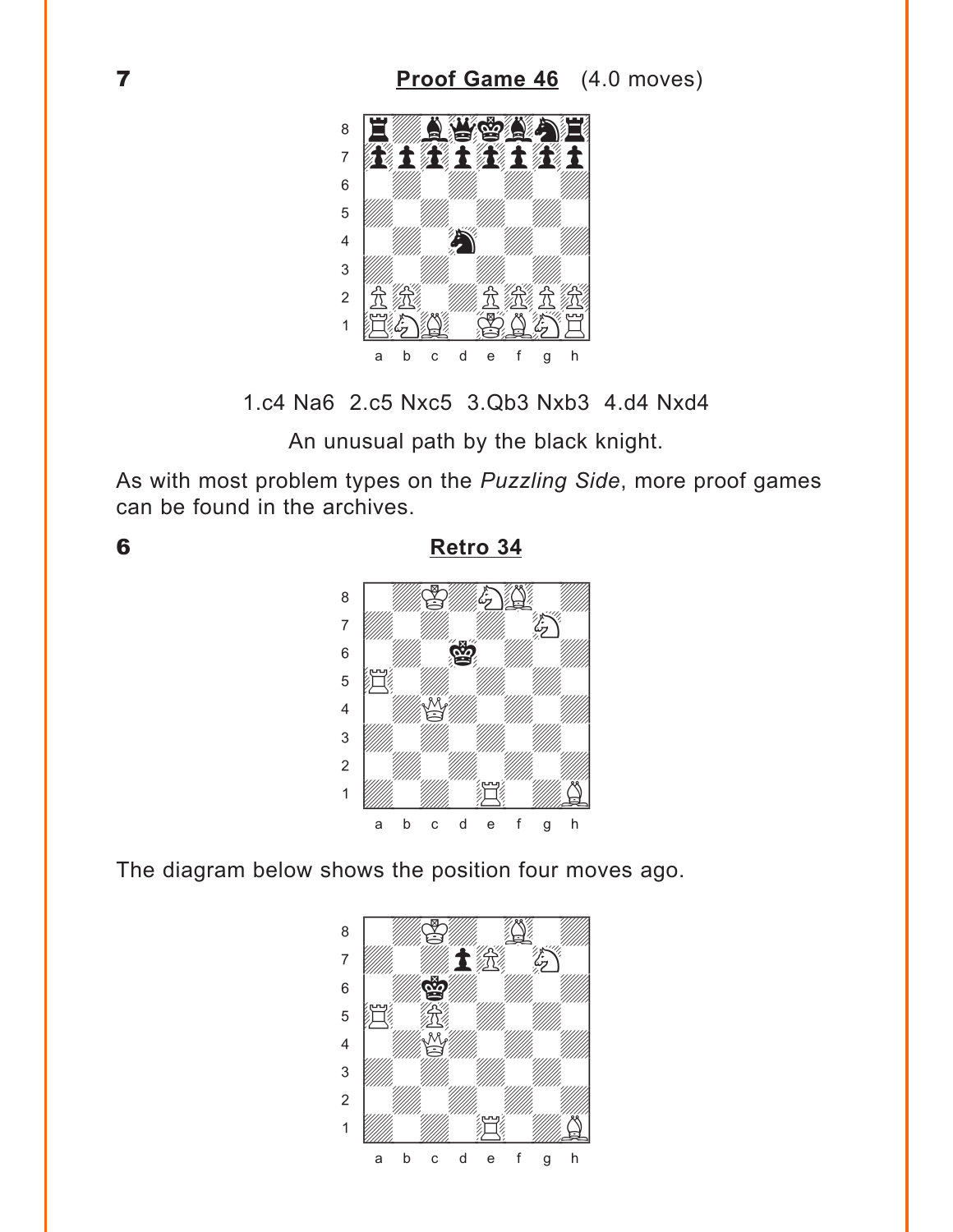<span id="page-11-0"></span>White has just played 1.Re4-e1+ with a discovered check from the bishop on h1. This move may or may not have been a capture. The game continued:

### **1...d5 2.cxd6 e.p.+ Kxd6 3.e8=N#**

Analyzing backwards from the puzzle position: Black is in double check by the knight at e8 and bishop at f8. This double check could only happen by the pawn promotion 3.e7-e8=N#.

On the previous turn, with a white pawn on e7, the black king did not move to d6 from c5, d5, e5, or e6 because he would be in an impossible double (or triple) check on those squares.

It appears that the black king would also be in an impossible double check on c6. However, the double check can be explained with an *en passant* capture, the most over-used trick in the retro arsenal. "If something seems impossible, look for *en passant*!"

So Black's last move was 2...Kc6xd6, capturing the white pawn that just took *en passant* from c5. This means that the two previous moves were 1...d7-d5 2.c5xd6+ e.p.

*The Case of the Vanishing Pawns.*

5

**[Who's the Goof? 31](#page-4-0)**



The position is illegal because there are not enough missing pieces to explain the pawn structure.

The black king is in check from the white bishop on g2. This is a legal check. It could occur by means of the *en passant* capture 1...d7-d5 2.e5xd6 e.p.+. White's previous move was the discovered check 1.e4-e5+. Consider the position before those moves.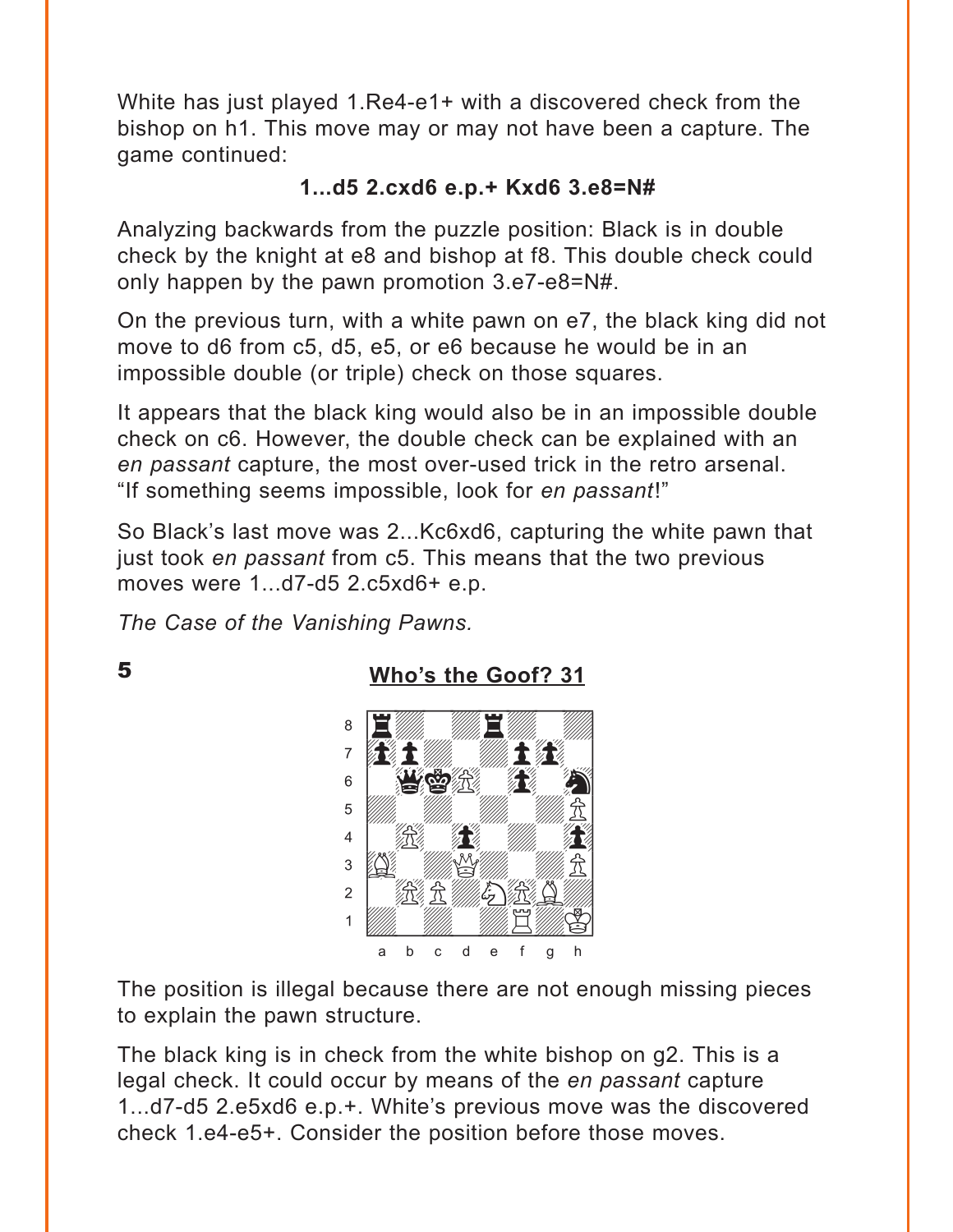

A survey of the board shows that White is missing **3** pieces (RNp) and Black is missing 3 pieces (BBN). But we can deduce from the unmoved pawns on b7 and d7 that the black light-square bishop was captured on c8. So only **2** black pieces (N and dark-square B) were available for capture elsewhere.

Examining the pawn structure, White has doubled b- and h-pawns. Black has doubled d- and f-pawns.

Two missing white pieces were captured by the doubled black pawns, which leaves only one missing white piece unaccounted for. This means that the black h-pawn did not capture on the g-file and then return to the h-file with another capture. Therefore the white pawn on h5 got there by g4xh5, capturing on a light square.

The white pawn on b4 did not come from the d-file because that would require an additional capture. It did not capture on b4 from a3 because then there would be no way for the bishop to reach a3. So the pawn must have gone to b4 from b3 after a2xb3, capturing on a light square.

Since the white doubled pawns required two captures on light squares and one of the two missing black pieces available for capture is a dark-square bishop, the position is illegal.

An equally valid argument, based on the same facts, is that the position is illegal because White is only missing three pieces and the black pawn structure requires four captures (two by the black h-pawn). As usual in goof problems, there is more than one way to demonstrate a contradiction.

So who is the goof? A single culprit cannot be pinpointed, but the leading suspects are the pawns at h4 and h5.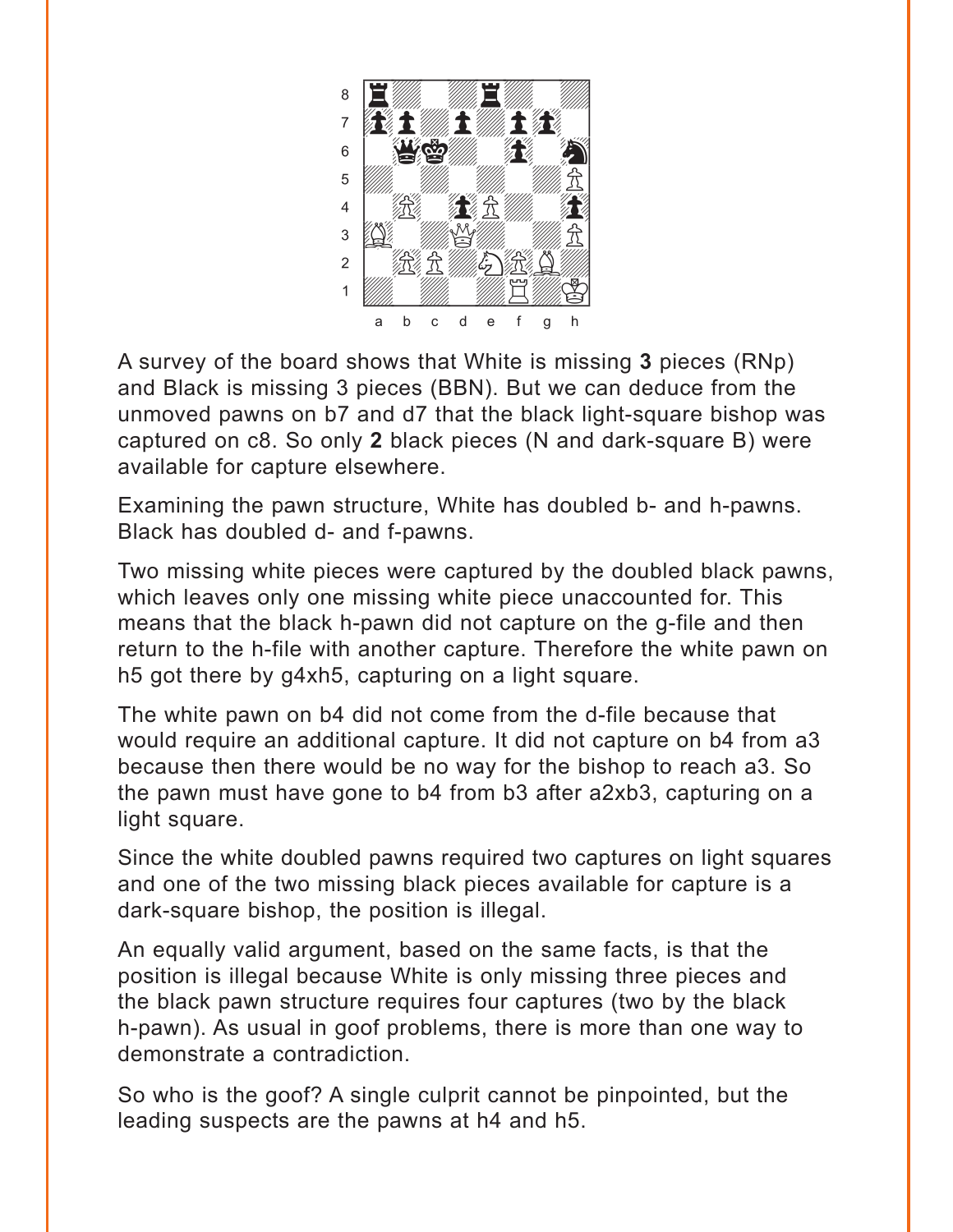### **Cyclotron 37**

<span id="page-13-0"></span>

Ne2→g8 Kg8→g5 Bg5→e2

A new way to attack in the Dragon Sicilian.

(The position after the cycle Ne2 $\rightarrow$ g5 Bg5 $\rightarrow$ g8 Kg8 $\rightarrow$ e2 is illegal because of the white bishop on g8 with unmoved pawns at f7 and h7. The bishop cannot be a promoted d-pawn because that would require three captures. Black is missing three pieces but one of them was captured on b3.

 $\overline{\mathbf{3}}$ 

**Synthetic Game 15** 



1.f4 e5 2.Kf2 d5 3.Kg3 Ke7 4.Kh4 Kf6 5.g3 Kg6#

The solution is not unique. Black's first four moves can be played in various orders and ...d5 can be replaced by ...d6. White can play 1.f3 instead of 1.f4.

For more synthetic games, see the *Proof Game* columns in the archives.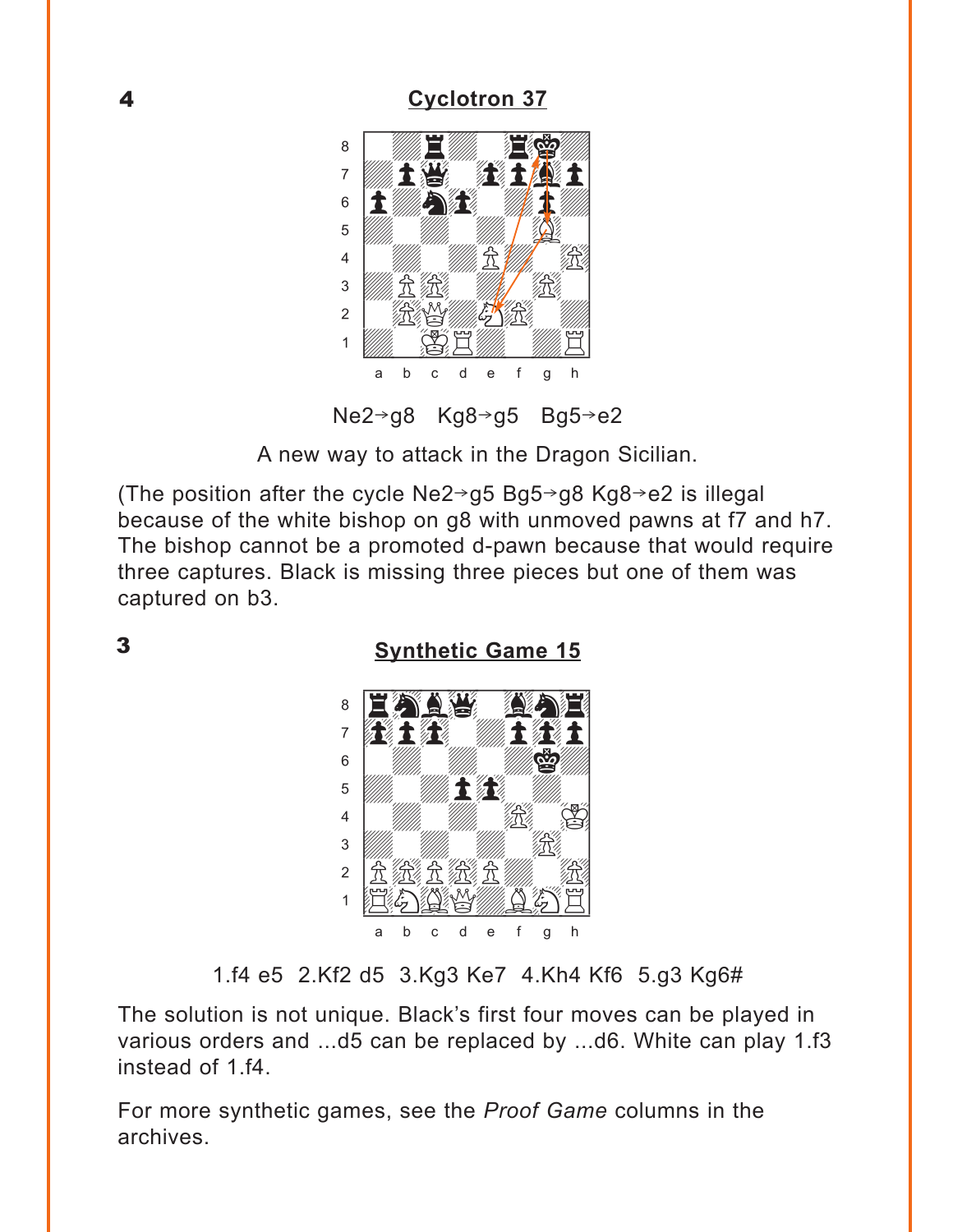#### **[Chess Maze 13](#page-6-0)**

<span id="page-14-0"></span>

- A bishop is fastest. 10 moves. f8=B-c5-g1-h2-f4-g5-d8-a5-c3xa1  $\Delta$
- A knight is runner-up. 11 moves. f8=N-h7-g5-f3-g1-e2-f4-d3-c5-b3xa1  $\mathcal{L}$
- A rook is the slow poke. 12 moves. f8=R-f7-h7-h5-g5-g4-f4-f3-c3-c5-a5xa1 買

(A queen only takes 4 moves. f8=Q-d8-a5xa1)



**[Multi-Wham 22](#page-7-0)**

series-mate in 24

1.Kg3 It's not obvious, but the first task is to clear the c4 square so that the c-pawn can capture on b5. If the c-pawn promotes on d8 after 1.c3 2.cxd4 3.d5 4.d6 5.d7, the mate takes 25 moves. For example, 6.d8=N 7.Ne6 8.Ng5 9.Kg3 10.Kf4 11.Ke3 12.Kxd2 13.Kc3 14.Kxc4 15.Ne6 16.Nxc7 17.Nxb5 18.Nxa7 19.Nb5 20.Nc7 21.Nxa8 22.Nc7 23.Kb5 24.Kb6 25.a7#

1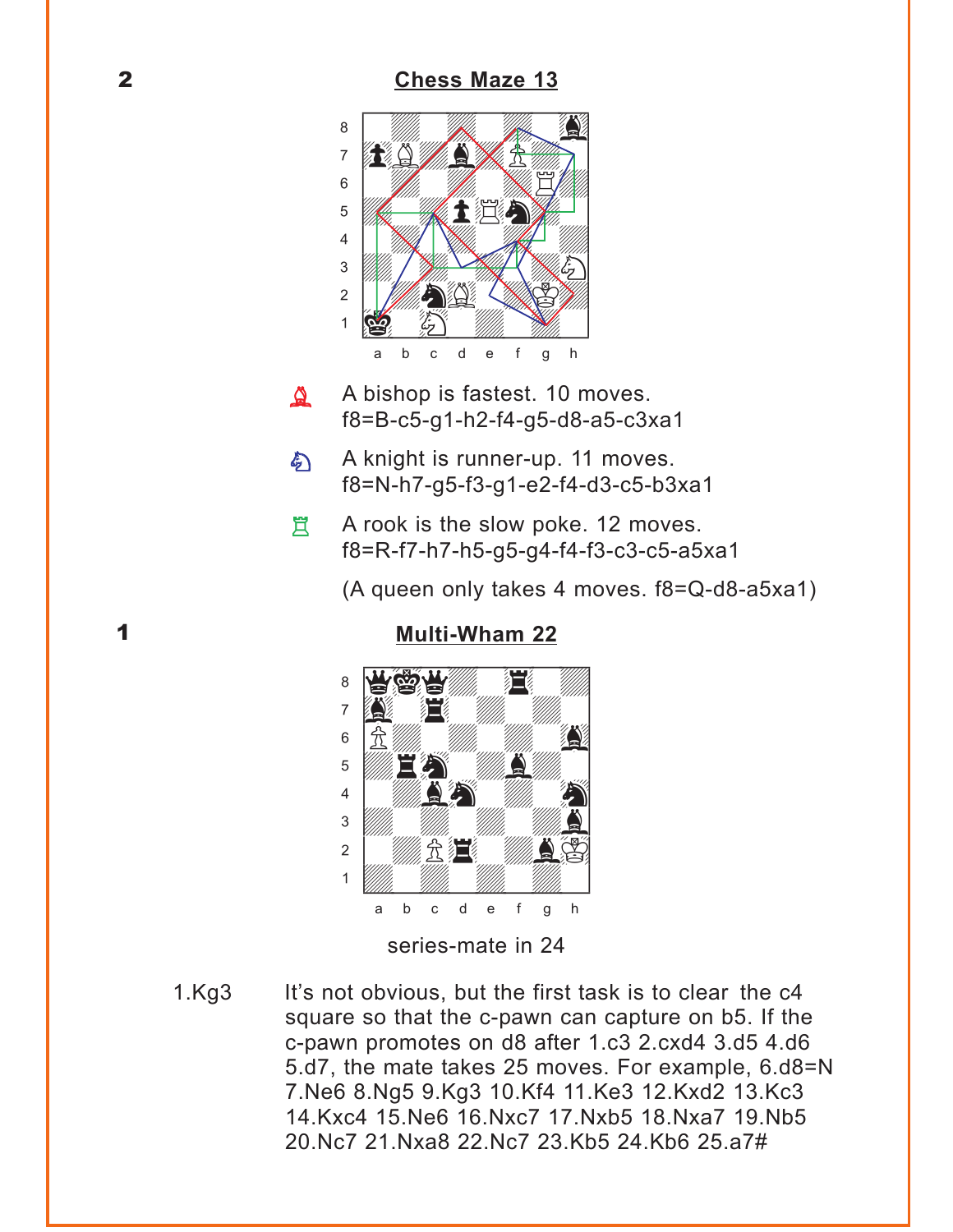There is no series-mate if White promotes to Q, R, or B on d8, or to B on c8. But it is possible to mate in 28 by promoting to N on c8. 6.dxc8=N 7.Kg3 8.Kxh4 9.Kh5 10.Kxh6 11.Kg7 12.Nd6 13.Nxf5 14.Nd4 15.Nf3 16.Nxd2 17.Nf3 18.Ng5 19.Nxh3 20.Ng5 21.Ne6 22.Nxc7 23.Ne6 24.Nxc5 25.Kxf8 26.Ke8 27.Kd8 28.Nd7#

- 2.Kxh4
- 3.Kh5
- 4.Kxh6 Removing the defender of the rook on d2.
- 5.Kg5
- 6.Kf4
- 7.Kf3
- 8.Kxd2
- 9.Kc3
- 10.Kxc4
- 11.Kxd4



- 12.c4 Now it's the c-pawn's turn.
- 13.cxb5
- 14.b6
- 15.b7
- 16.bxa8=N There is no series-mate if White promotes to B on a8 or c8. Promoting to N on c8 takes 33 moves to mate.